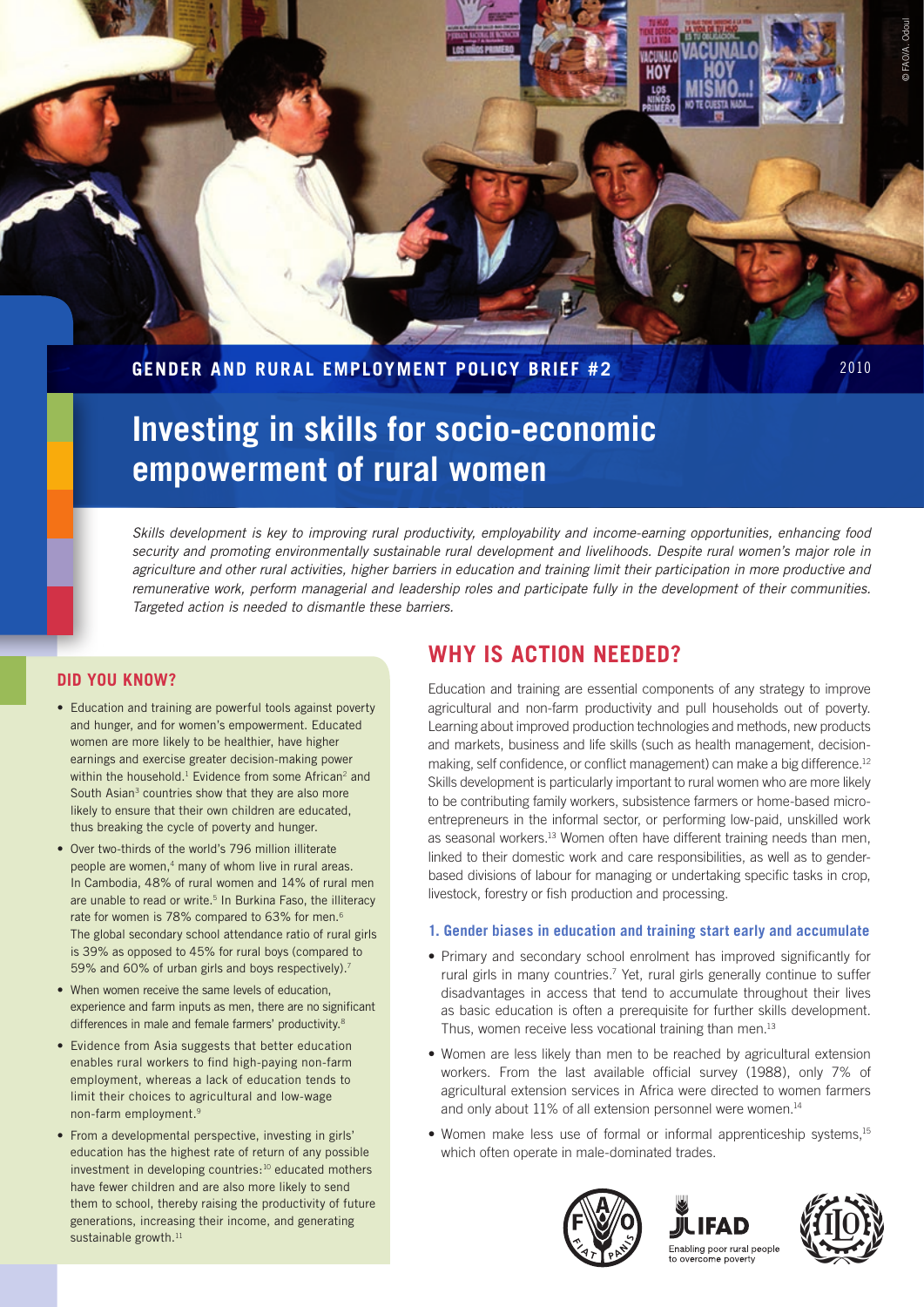• Self-employed women are not regarded as entrepreneurs in many rural communities and thus have difficulty accessing entrepreneurship development training and services.

#### **2. Social, cultural and economic constraints can limit rural girls' and women's education and training**

• Social norms: some household decision makers have negative attitudes towards educating girls and give lower priority to girls' education, especially if women's remuneration is lower than men's and employment opportunities are scarce. In addition, girls are seen as relatively "transitory assets", not worthy of long-term investment, as they often leave their parents' household upon marriage. As families tend to rely significantly on girls to help with household chores, such as cooking, cleaning and caring for younger siblings, there are also higher opportunity costs for girls' education in most cultures.<sup>16</sup>

#### **Box 1 Girl-friendly schools see enrolments soar in Burkina Faso**

In Burkina Faso, where 73% of all girls never finish primary school, the Burkinabé Response to Improve Girls Chances to Succeed (BRIGHT) project implemented by Plan International in 2005-2008, increased enrolment, retention and graduation rates among girls through supportive learning environments and childfriendly classrooms. BRIGHT worked closely with local communities, that were able to acquire school furniture and textbooks, build houses for teachers to support recruitment and retention of good teachers, dig wells to provide safe drinking water in schools, and construct separate male and female latrine blocks and hand washing facilities. Students and communities were also taught sanitation and personal hygiene. Students received a midday meal and those attending at least 90% of the time received a take-home food ration. Some schools provided child care centres where mothers could leave their youngest so their older daughters could go to school while they worked in the fields. Enrolment often far exceeded original estimates and some classrooms now have more girls than boys. Source: http://plan-international.org/what-we-do/education/ girl-friendly-schools-see-enrolment-rates-soar

- • Women's triple work burden: Women's reproductive responsibilities (household and farming cycles) restrict their time for training and economic activities and may be incompatible with fixed training times and duration.
- Gender-insensitive facilities: Long distances to schools/training institutions, lack of public transport, lack

of safe and accessible boarding, and sanitary facilities in schools/training institutions, as well as lack of female teachers and trainers, are factors which can greatly impede female education and training in rural areas.

- High cost for untailored curricula: Higher education and training fees may be prohibitive to women who often have little cash of their own and limited bargaining power to access household money for training. Furthermore, education and training curricula and delivery are not always adapted to women's learning needs.
- Unsuitable attitudes among trainers: Trainers and educators sometimes have discriminatory attitudes towards girls and women who often fear sexual harassment and insecurity in attending schools and training institutions.

#### **3. Lower work status traps women in a vicious circle with limited development perspectives**

- Rural women's limited access to productive resources, lower educational levels, and social norms about appropriate work for women tend to confine them to lower paid, lower status work where opportunities for skills training and advancement are reduced, thus perpetuating their lower status.
- • Widespread patterns of insecure employment and temporary and precarious contractual arrangements in many rural enterprises discourage employers from offering training to women.
- • Vocational education and training for rural women are often limited to a narrow range of female-dominated fields that reinforce their traditional roles and responsibilities. While improving their opportunities to generate income, such training limits the chances to benefit from newer, non-traditional fields, such as information and communication technologies (ICT), renewable energy and Non-Traditional Agricultural Export (NTAE) industries. These can offer women higher earnings, more skilled technical or managerial jobs,<sup>17</sup> and greater opportunities to respond to environmental degradation and climate change.

## **What are the policy options?**

Skills development for rural women and men often requires a combination of training in formal settings (such as schools and training institutions) and



Training on new equipment in Côte d'Ivoire.

non-formal ones (such as community groups, NGOs, and learning from family and peers). It can comprise basic education, vocational and life skills training, entrepreneurship training, and agricultural extension services. Policy makers should design and implement a package of complementary measures to address the specific needs of rural people at different levels.

For children, the Ministry of Education should work together with relevant local authorities and partners to:

#### **1. Stimulate participation in basic education18 with gender-sensitive approaches**

Extend girls' participation in free, quality basic education on an equal basis with boys by promoting a gender-responsive learning environment<sup>16</sup> which includes:

- Safe school facilities and separate sanitation facilities; safe and genderfriendly transport to schools and/ or building of schools in strategic locations near underserved areas.
- School times and hours that allow for seasonal agricultural or household work.
- Incentives for teachers (including female ones) to work in rural areas.
- Legislation and/or school rules against sexual harassment<sup>16</sup> and genderawareness training for teachers.
- Improved curricula that respond to rural realities, such as combining agricultural training with conventional subjects. The Junior Farmer Field and Life School in Mozambique, for instance, has its own learning field where pupils grow vegetables. This "local curriculum" improves diets by introducing new vegetables to the community and teaches children practical skills.<sup>19</sup>
- Information, to raise parents' awareness about the importance of educating girls and financial incentives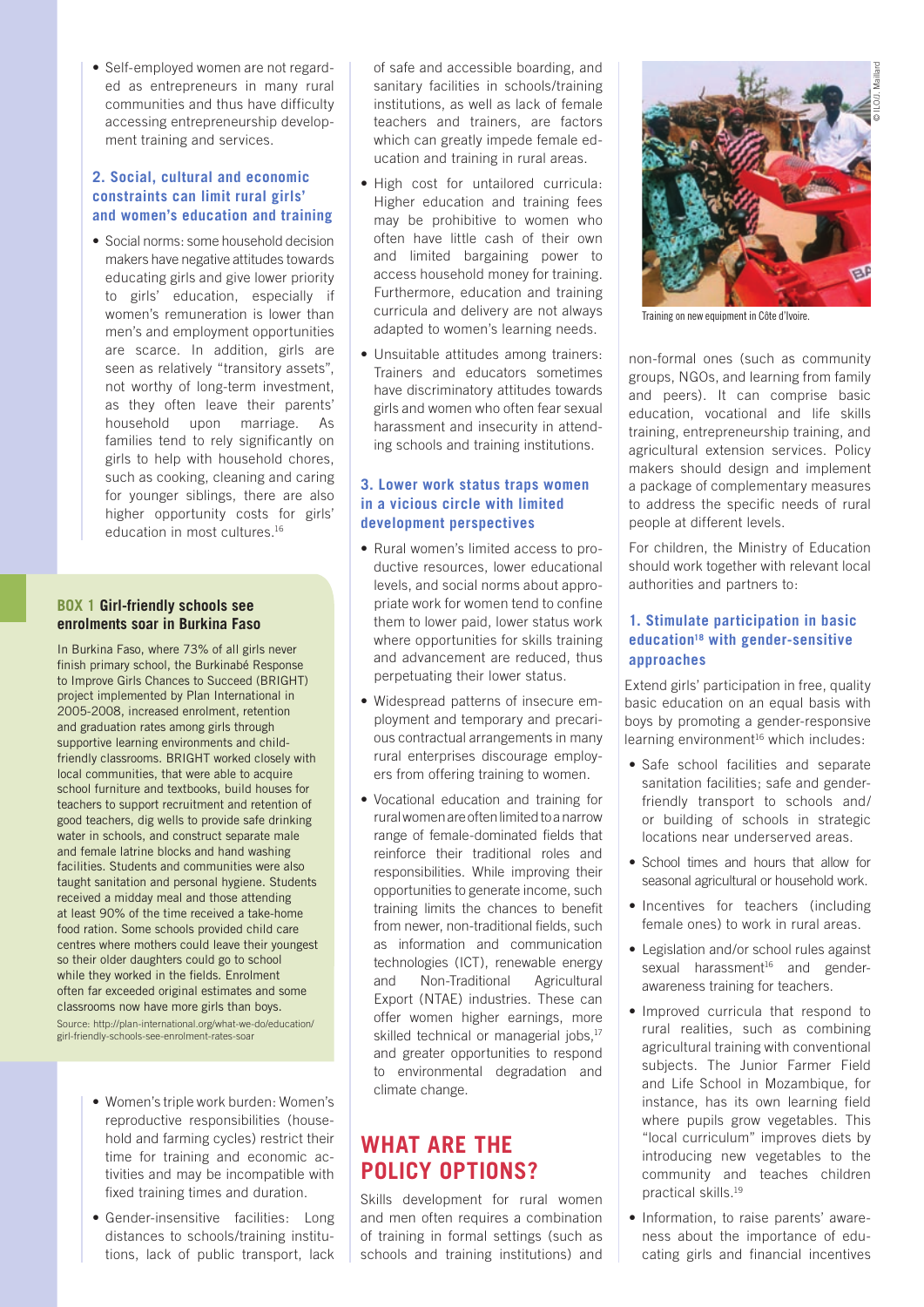(such as vouchers), and/or nonfinancial incentives (such as meals at school, take-home rations) for families of school children. Involving families and communities in planning and managing rural education systems can help ensure that they respond better to the needs and aspirations they have for their children.

• Gender sensitive curricula to improve the classroom environment and "dismantle" stereotyped profiles of rural women and men that reinforce inequality and inequity in households and the world of work.

For youth and adults, the Ministries of Agriculture, Rural Development, Labour and Education should work closely, together with strategic local partners (local governments, schools and private institutions, extension services, employers' unions) to:

#### **2. Ensure that targeted education and training strategies are included in national policies**

- Develop a gender-responsive strategy for education, training and entrepreneurship development that responds to the needs of rural girls and women (following ILO's *Recommendation concerning Human Resources Development: Education, Training and Lifelong Learning, 2004 (No. 195)*).
- Establish clear objectives, indicators and evaluation mechanisms to plan and assess the education and training programmes for both rural women and men.<sup>2</sup>

#### **Box 2 Home counselling helps keep girls in school in Cambodia**

In Cambodia, where only around 30% of boys and 10% of girls attend secondary education, many rural parents do not see the economic benefits of schooling, preferring their daughters to help with household or farm work, or work in garment factories. In the mid 2000s, the Ministry of Education, Youth and Sports, supported by UNICEF, launched the 'Child-Friendly Schools Initiative'. One of its key components involves community research to identify gender-related barriers to education and determine how to increase awareness about gender equality. In grades 5 and 6 it provides home counselling to girls at risk of dropping out of school and to their families. Female teachers and/or volunteer mothers serve as "girl counsellors". Teachers inform a counsellor when a female student misses more than three days of school, and the counsellor visits the student to identify with her and her parents the causes and appropriate solutions. Many girls return to school after this counselling, although more is needed as some girls do not and others drop out again.

#### Source: UNICEF –

http://www.unicef.org/infobycountry/cambodia\_39364.html



HIV/AIDS orphans harvesting crops in an FAO Junior Farmer Field and Life School garden in Mozambique.

- • Collect sex-disaggregated statistics and qualitative data on rural and urban women and men in education and skills training to improve programme design and evaluate progress.
- Conduct gender-sensitive analyses of economic opportunities, assessments of the related skill needs, and ensure that rural skills development takes into account the local socioeconomic contexts.

#### **3. Increase participation in gender aware technical and vocational education and training in rural areas**

- Increase the quality and quantity of gender-responsive vocational education and training institutions in rural areas.
- Support, design and deliver genderresponsive community-based training initiatives, including skills training in employment-intensive infrastructure programmes, especially in areas lacking formal educational institutions.
- Develop targeted strategies to allow rural women to access formal and non-formal vocational education and training. These include:
	- Reducing financial barriers for rural women to access skills training (for example, through stipends).
- Considering the timing and location of training and developing flexible curricula that fit rural women's needs.
- Increasing the number of women trainers and agricultural extension workers, and providing gender awareness training to trainers and other staff of training institutions (including on issues related to sexual harassment and to gender stereotypes in households and the world of work).
- Providing infrastructure support and facilities, including accommodation, safe and female-friendly transport facilities, childcare services and tool kits.
- Developing curricula that match rural women's needs, taking into account the different kinds of local or indigenous knowledge and skills they have, and complementing them with up-to-date knowledge and technology.
- Raising awareness among rural women, their families, communities, and training institutions, about the benefit of training women in nontraditional trades, in using new technologies, and in traditionally male occupations.
- Developing gender-sensitive delivery mechanisms that match rural women's and men's different needs, such as mobile training units and extension schemes and distance learning using mobile phones, radio and internet.

#### **Box 3 The Education for Rural People Partnership (ERP) Toolkit**

The ERP Toolkit provides education and training materials for extension staff, farmers, teachers, trainers and children, youth, and adult learners involved in formal and non formal rural education. It contains children's books and cartoons, skill manuals, planning guides for extension workers, teachers and trainers. Materials are divided by topics (such as land rights, livestock and pastoralism, and book-keeping) and organized by education and training level and type, including primary, secondary, vocational and higher education, non formal education, literacy, and skills for life. Source: FAO ERP website / Teaching and learning materials

– http://www.fao.org/erp/en/

- Designing interventions to include the most disadvantaged women (such as women with disabilities, from ethnic minorities, or those associated with armed forces or ex-combatants).
- Expand rural women's access to science, technical education, mobile phones, computers, and other information and communication technologies to facilitate their access to quality education and training, such as distance learning. Encourage girls to study technical subjects, for example, through scholarships.
- • Complement vocational and technical training with numeracy and literacy training for those rural women who need it. Women, particularly the most disadvantaged, may also need training on gender issues and life skills, such as health and nutrition, confidence building, negotiation and leadership skills.